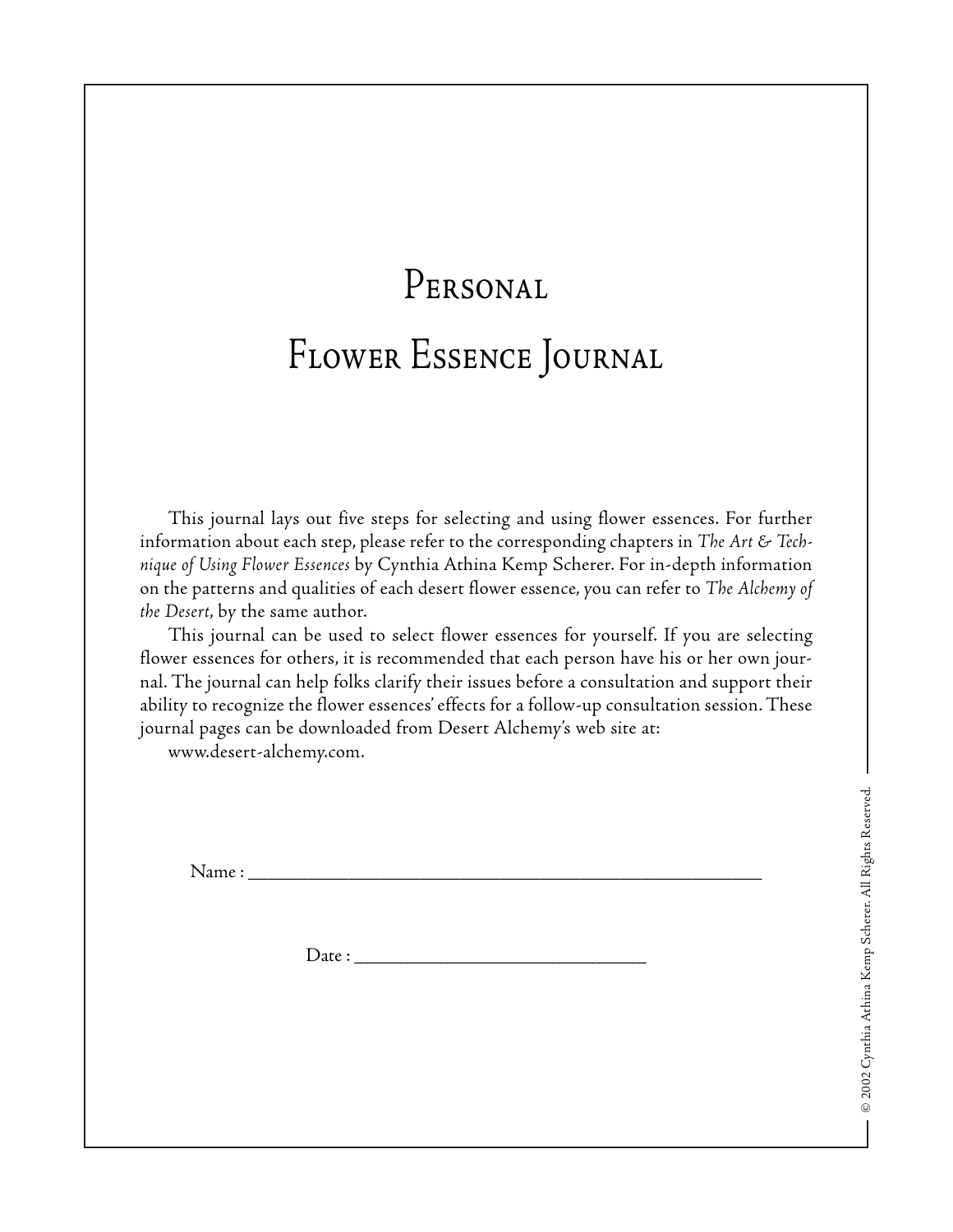Following are a few qualities to which that you might want to refer when you define your goals and intention. You can add other qualities to this list as you are inspired.

- clarity
- focus
- love
- healing
- wisdom
- deliverance
- joy
- playfulness
- humility
- compassion
- understanding
- integrity
- tenderness
- creativity
- mercy
- kindness
- goodness
- benevolence
- holiness
- full self-expression
- purity
- warmth
- balance
- sacredness
- blessedness
- peace
- harmony
- generosity
- abundance
- gentleness
- selflessness
- harmlessness
- calmness
- centeredness
- groundedness
- unity with God or the Creator

• \_\_\_\_\_\_\_\_\_\_\_\_\_\_\_\_\_\_\_\_\_\_\_\_

• \_\_\_\_\_\_\_\_\_\_\_\_\_\_\_\_\_\_\_\_\_\_\_\_

• \_\_\_\_\_\_\_\_\_\_\_\_\_\_\_\_\_\_\_\_\_\_\_\_ • \_\_\_\_\_\_\_\_\_\_\_\_\_\_\_\_\_\_\_\_\_\_\_\_ • \_\_\_\_\_\_\_\_\_\_\_\_\_\_\_\_\_\_\_\_\_\_\_\_ • \_\_\_\_\_\_\_\_\_\_\_\_\_\_\_\_\_\_\_\_\_\_\_\_ • \_\_\_\_\_\_\_\_\_\_\_\_\_\_\_\_\_\_\_\_\_\_\_\_

• \_\_\_\_\_\_\_\_\_\_\_\_\_\_\_\_\_\_\_\_\_\_\_\_

• \_\_\_\_\_\_\_\_\_\_\_\_\_\_\_\_\_\_\_\_\_\_\_\_

• \_\_\_\_\_\_\_\_\_\_\_\_\_\_\_\_\_\_\_\_\_\_\_\_ • \_\_\_\_\_\_\_\_\_\_\_\_\_\_\_\_\_\_\_\_\_\_\_\_

• \_\_\_\_\_\_\_\_\_\_\_\_\_\_\_\_\_\_\_\_\_\_\_\_ • \_\_\_\_\_\_\_\_\_\_\_\_\_\_\_\_\_\_\_\_\_\_\_\_ • \_\_\_\_\_\_\_\_\_\_\_\_\_\_\_\_\_\_\_\_\_\_\_\_

• \_\_\_\_\_\_\_\_\_\_\_\_\_\_\_\_\_\_\_\_\_\_\_\_ • \_\_\_\_\_\_\_\_\_\_\_\_\_\_\_\_\_\_\_\_\_\_\_\_

• \_\_\_\_\_\_\_\_\_\_\_\_\_\_\_\_\_\_\_\_\_\_\_\_ • \_\_\_\_\_\_\_\_\_\_\_\_\_\_\_\_\_\_\_\_\_\_\_\_

• \_\_\_\_\_\_\_\_\_\_\_\_\_\_\_\_\_\_\_\_\_\_\_\_ • \_\_\_\_\_\_\_\_\_\_\_\_\_\_\_\_\_\_\_\_\_\_\_\_

• \_\_\_\_\_\_\_\_\_\_\_\_\_\_\_\_\_\_\_\_\_\_\_\_

- bliss
- gratitude
- enthusiasm
- patience
- humor
- delight

© 2002 Cynthia Athina Kemp Scherer. All Rights Reserved. © 2002 Cynthia Athina Kemp Scherer. All Rights Reserved.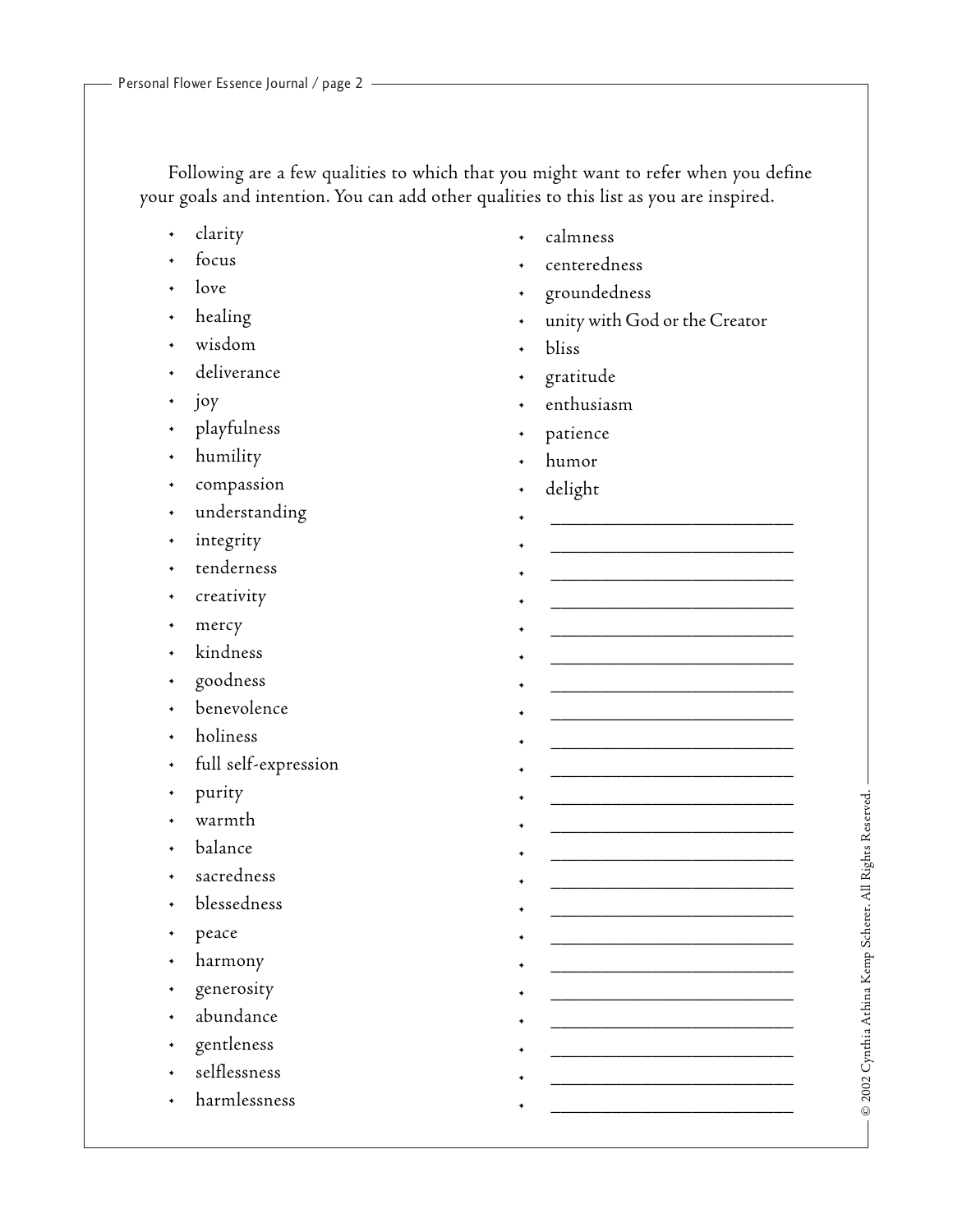## Step 1. Invocation

(See Chapter 6)

Invoke your healing team:

## Step 2. Defining Your Intention

(See Chapter 7)

A. What is provoking you to want flower essence support at this time? Write about what is creating discomfort for you right now.

 $-$  © 2002 Cynthia Athina Kemp Scherer. All Rights Reserved.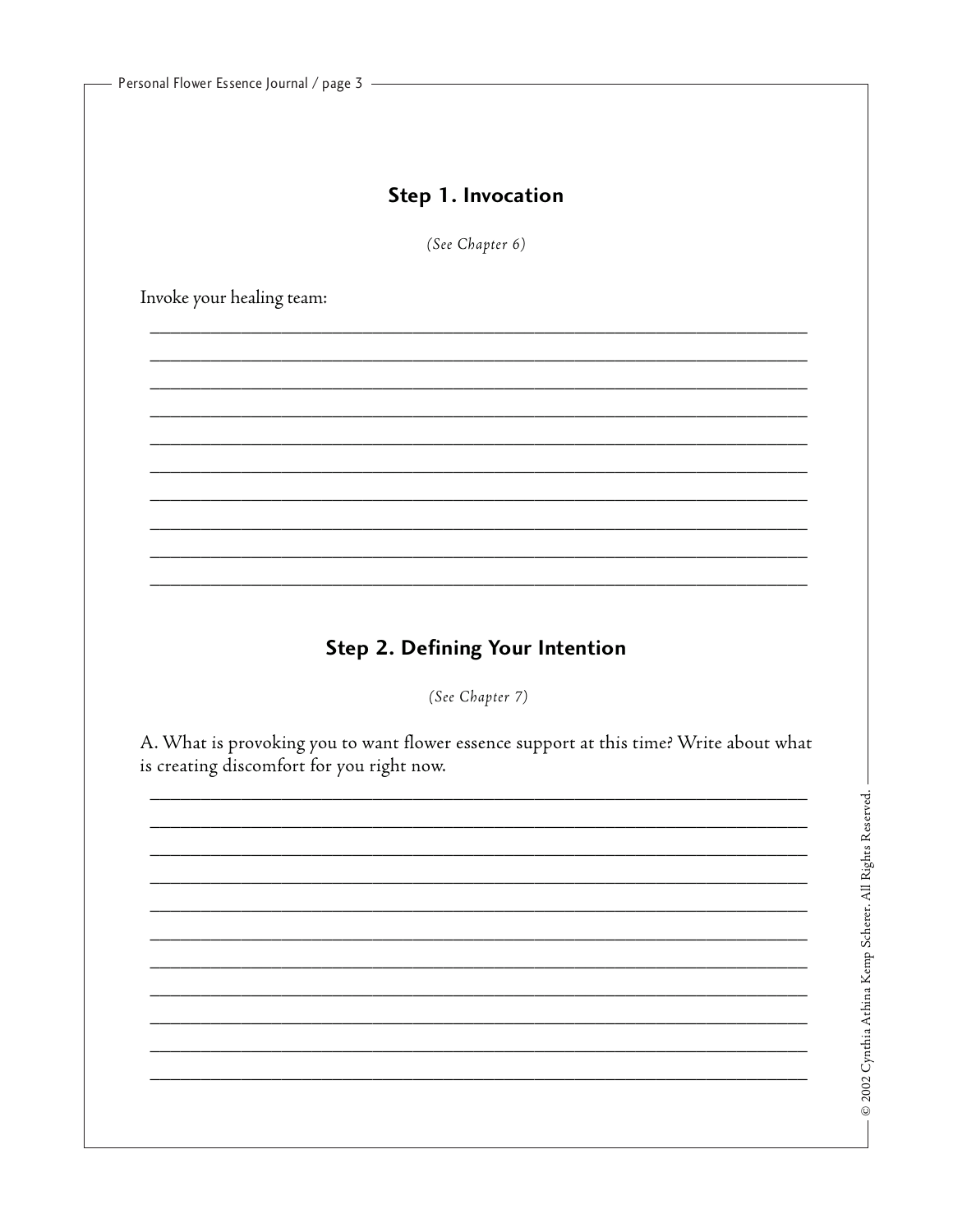- Personal Flower Essence Journal / page 4 -

B. What are the qualities that you want to enhance that will help you with this issue? See list on page 2.

C. Using the qualities you selected above, write down one or more phrases that indicate the goals with which you want flower essence support.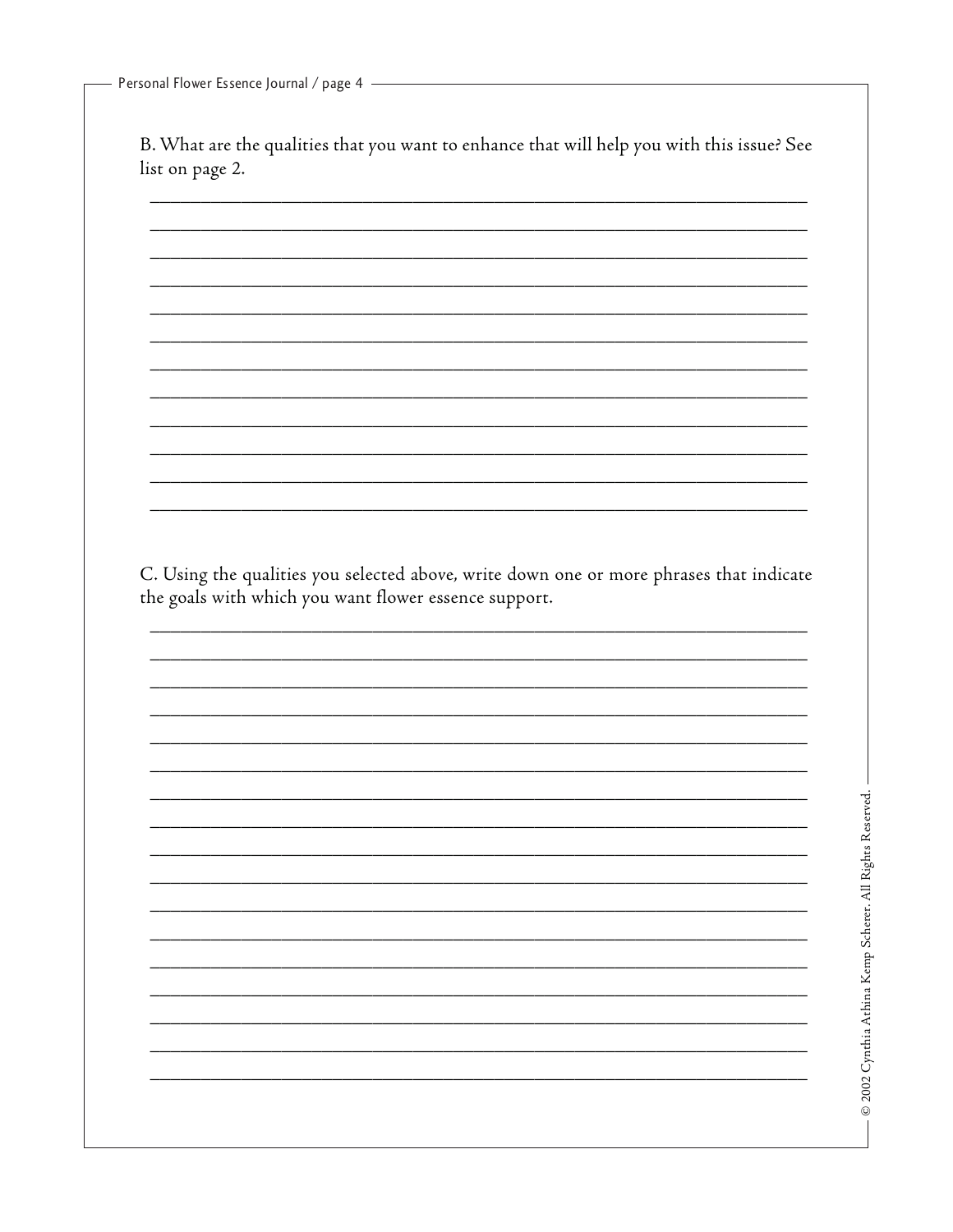## **Step 3. Selecting Flower Essences**

(See Chapter 8)

Select the flower essences using your favorite method. Write down the essences you have selected. Read about each essence you selected. Next to each essence write down one or more of the patterns of disharmony that seem true for you. You can also record any harmonizing qualities that you feel would help you. Also, record any of your own insights about how you think this essence might help you.

| essences selected        | patterns of imbalance & harmonizing qualities |
|--------------------------|-----------------------------------------------|
|                          |                                               |
|                          |                                               |
|                          |                                               |
|                          |                                               |
|                          |                                               |
| $\overline{\phantom{0}}$ |                                               |
|                          |                                               |
|                          |                                               |
|                          |                                               |
| -                        |                                               |
|                          |                                               |
|                          |                                               |
|                          |                                               |
|                          |                                               |
| -                        |                                               |
| -                        |                                               |
|                          |                                               |
|                          |                                               |
|                          |                                               |
|                          |                                               |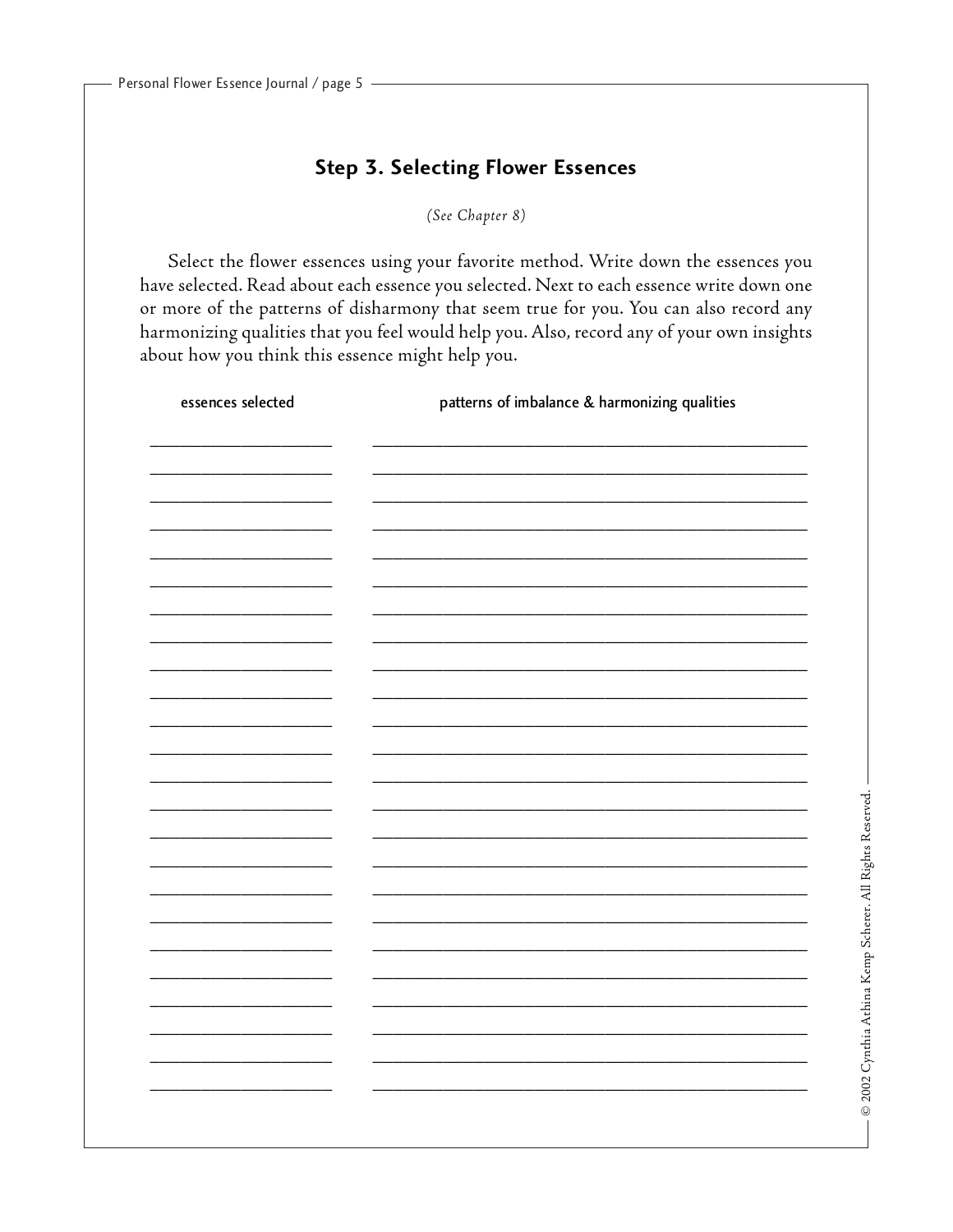|  |  | <b>Step 4. Using the Flower Essences</b> |
|--|--|------------------------------------------|
|  |  |                                          |

(See Chapter 9)

Cycle Time (length of time to use the essences): \_\_\_\_\_\_\_\_\_\_\_\_\_\_\_\_\_\_\_\_\_\_\_\_\_\_\_\_\_\_\_

Insights about yourself and your inner and outer processes as you use the flower essences:

| $\operatorname{\mathsf{date}}$ | $\sf{insights}$ |
|--------------------------------|-----------------|
|                                |                 |
|                                |                 |
|                                |                 |
|                                |                 |
|                                |                 |
|                                |                 |
|                                |                 |
|                                |                 |
|                                |                 |
|                                |                 |
|                                |                 |
|                                |                 |
|                                |                 |
|                                |                 |
|                                |                 |
|                                |                 |
|                                |                 |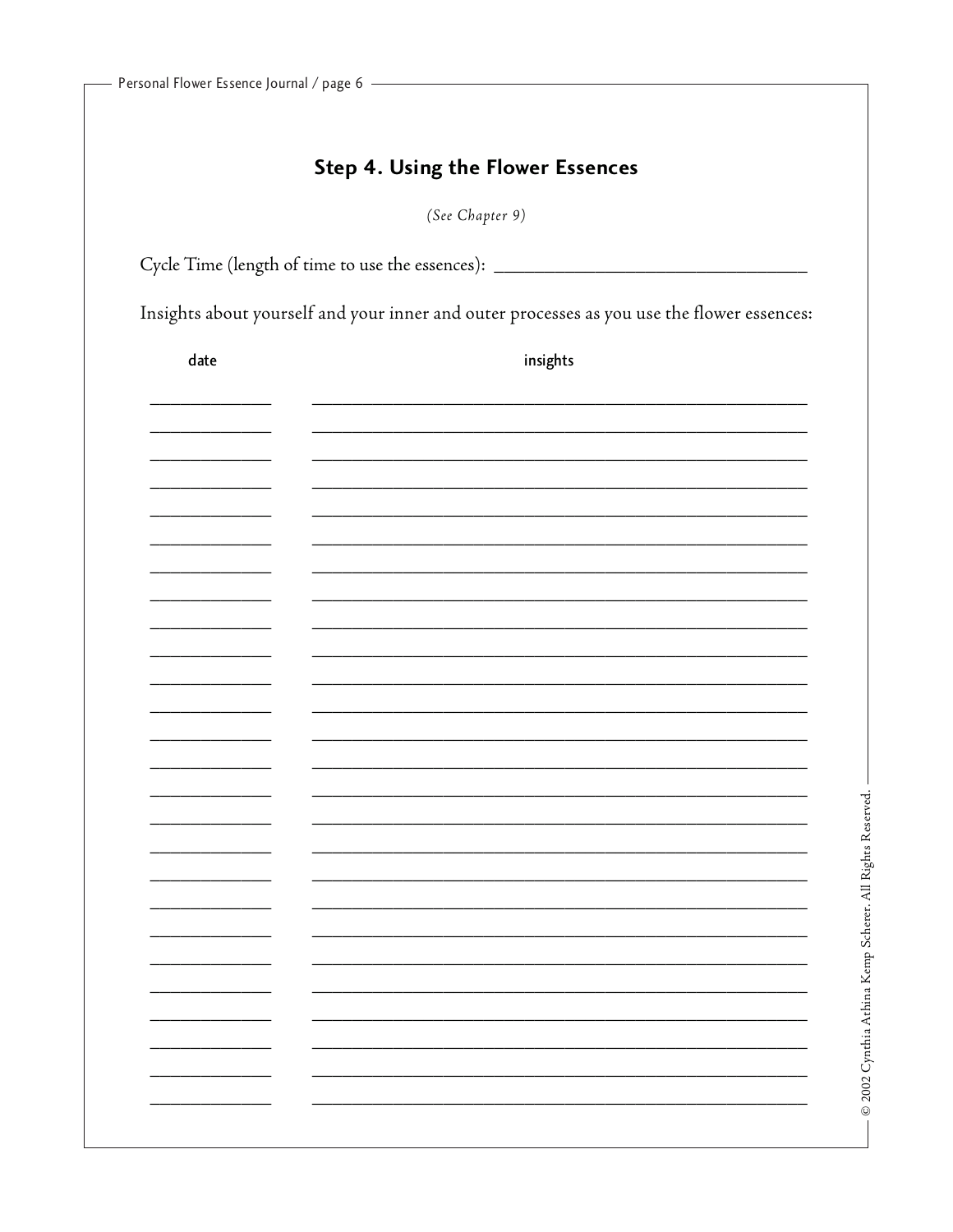| (See Chapter 10)                                                                  |  |
|-----------------------------------------------------------------------------------|--|
|                                                                                   |  |
|                                                                                   |  |
|                                                                                   |  |
|                                                                                   |  |
| ,我们也不能在这里的时候,我们也不能在这里的时候,我们也不能会不能会不能会不能会不能会不能会不能会不能会不能会不能会。""我们的是,我们也不能会不能会不能会不能  |  |
|                                                                                   |  |
|                                                                                   |  |
|                                                                                   |  |
|                                                                                   |  |
|                                                                                   |  |
|                                                                                   |  |
|                                                                                   |  |
| Significant events that happened during this time: ______________________________ |  |
|                                                                                   |  |
|                                                                                   |  |
|                                                                                   |  |
|                                                                                   |  |
|                                                                                   |  |
|                                                                                   |  |
|                                                                                   |  |
|                                                                                   |  |
|                                                                                   |  |
|                                                                                   |  |
|                                                                                   |  |
|                                                                                   |  |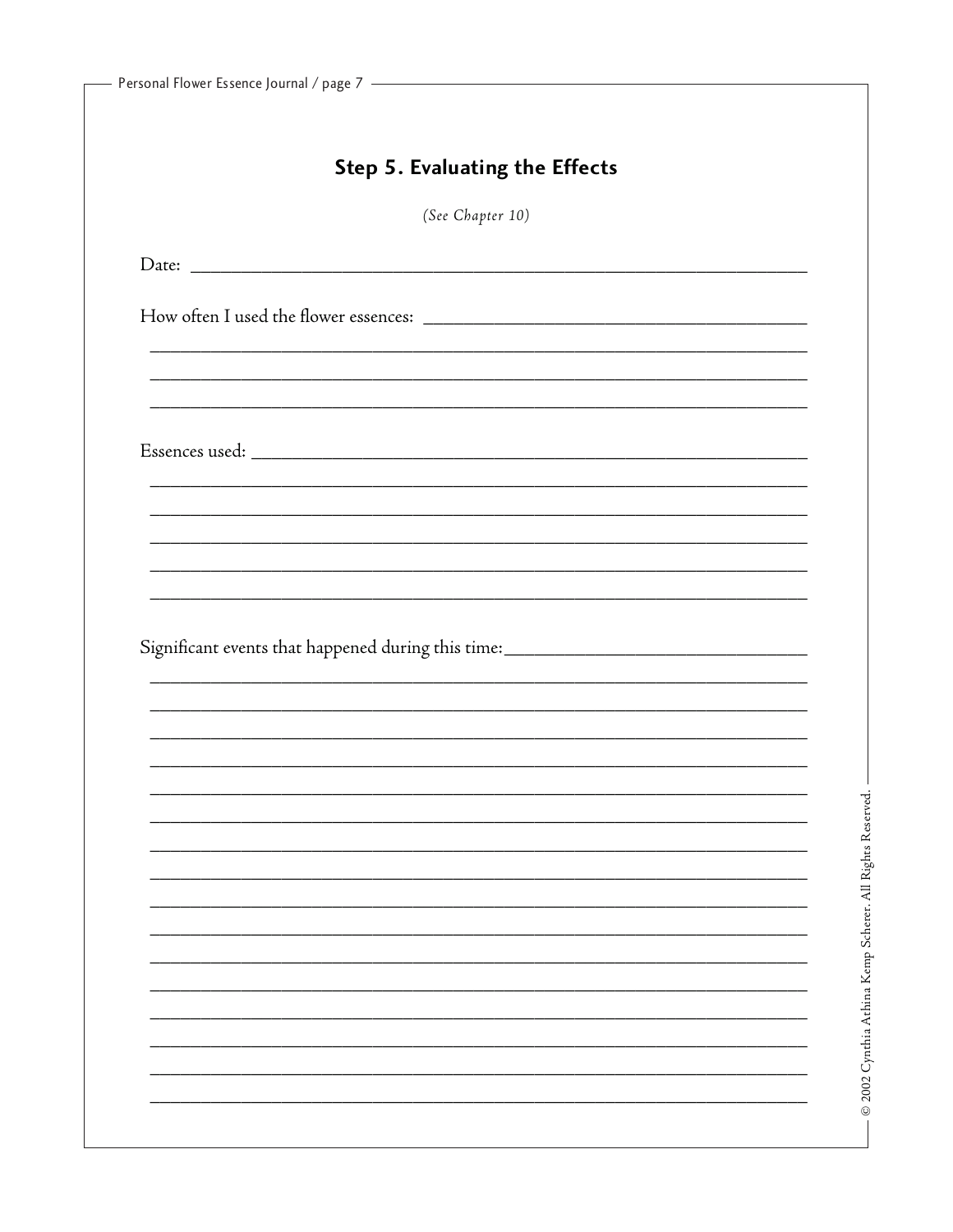| Personal Flower Essence Journal / page 8 |  |  |  |
|------------------------------------------|--|--|--|
|------------------------------------------|--|--|--|

General observations about myself since using these flower essences: \_\_\_\_\_\_\_\_\_\_\_\_\_\_\_\_\_\_\_\_\_\_\_\_\_\_\_\_\_\_\_

| I<br>֘֝֕                    |
|-----------------------------|
| $\frac{1}{2}$               |
|                             |
| $-25.25$<br>Ì               |
| assa a lí assain<br>ì       |
|                             |
| :                           |
| ;<br>;<br>;<br>;<br>C sus C |
| i)                          |